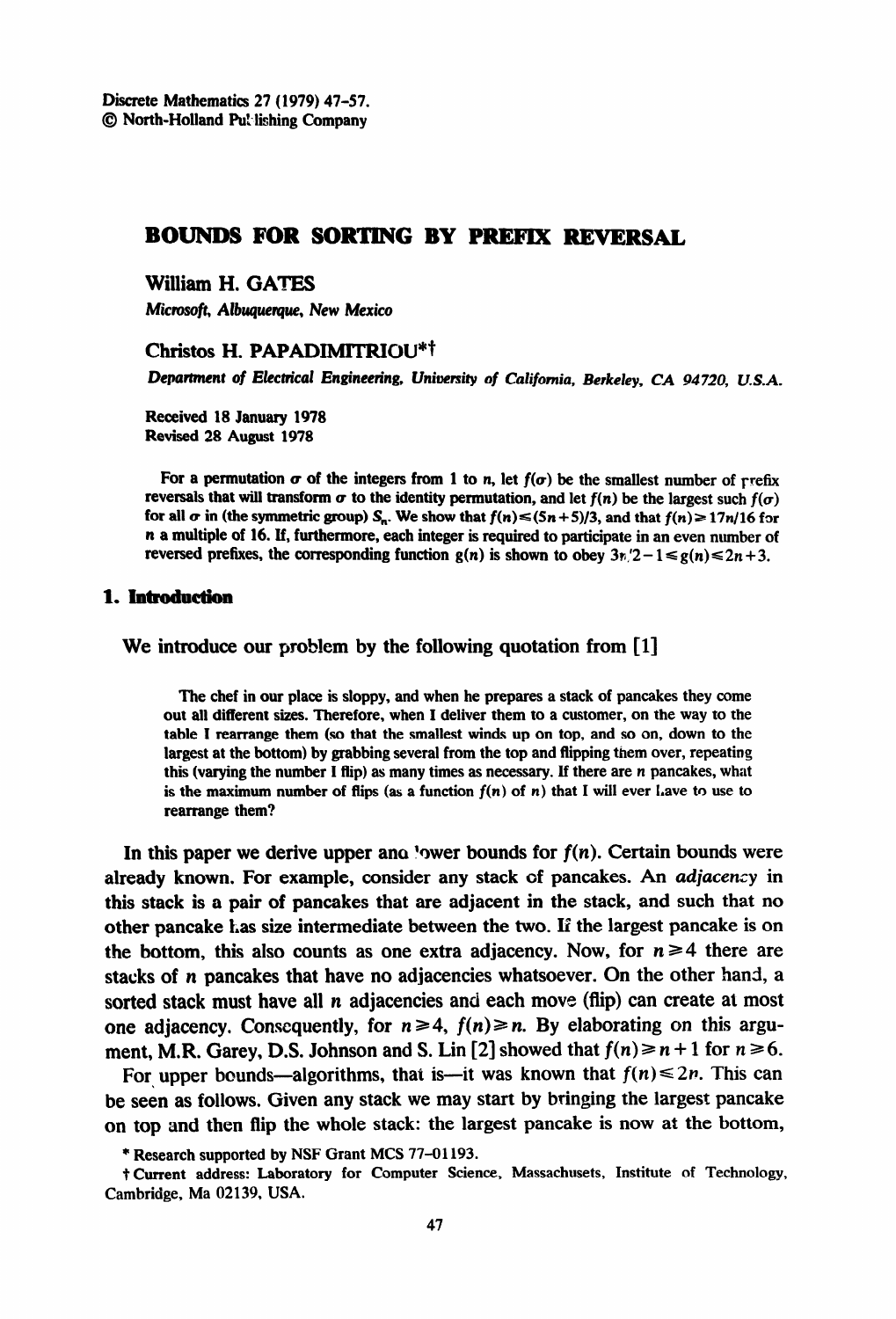after two moves. Inductively, bring to the top the largest pancake that has not been sorted yet, and then flip it to the bottom of the unsorted stack. By  $2n$  moves we will have thus sorted the whole thing. In fact, 2n can be improved to  $2n - c$ , constant c, by sorting the last few pancakes by a more clever method.

The list of obvious upper and lower bounds ends here. We show in Table 1 the known values of f. The seven first values were known to M.R. Garey, D.S. Johnson, and S. Lin in [2]. The last two are taken from [3].

| Table 1 |  |  |  |  |  |  |  |  |  |
|---------|--|--|--|--|--|--|--|--|--|
|         |  |  |  |  |  |  |  |  |  |
|         |  |  |  |  |  |  |  |  |  |

In Section 2, after introducing some notation and terminology, we prove **that**   $f(n) \leq (5n + 5)/3$  by designing a sorting algorithm that always has at least as good performance. In Section 3 we show that  $f(n) \ge 17n/16$  infinitely often, by constructing, for ench  $k \ge 1$ , a stack of 16k pancakes that requires 17k moves in order to be sorted. Finally, in Section 4 we derive bounds for  $f(n)$  under the additional restriction that the pancakes must come out not only sorted, but also "right-side-up". In other words, each pancake must suffer an even number of flippings. The motivation is, of course, that the two sides of a pancake may not be the same, and the pancakes are required to come out of the sorting procedure "right side up". If  $g(n)$  denotes the corresponding function for this modified problem, we can show that  $(3n/2) - 1 \le g(n) \le 2n + 3$ .

## **2. An algorithm**

We will represent permutations in  $S_n$  as strings in  $\Sigma_n^*$ , where  $\Sigma_n = \{1, 2, ..., n\}$ . We will define a binary relation  $\rightarrow$  in S<sub>n</sub> by writing  $\pi \rightarrow \sigma$  whenever  $\pi = xy$ ,  $\langle \cdot \rangle = x^{i}$ , where  $x, y \in \Sigma_n^*$  and  $x^R$  is the string x reversed (read backwards). If  $\pi$  is a  $\beta$  ermutation  $f(x)$  is the smallest k such that there exists a sequence of permuta- $\lambda$  is  $\pi \equiv \gamma$ ,  $\pi_1 \to \cdots \to \pi_k \equiv e_n$ , where  $e_n = 123 \cdots n$  is the identity permuta- $\lambda$  ion.  $f(n)$  is the 13rgest  $f(\pi)$  over all  $\pi \in S_n$ .

Let  $\pi$  be a permutation in  $S_n$ ,  $\pi(j)$  is the jth number in  $\pi$ , where  $1 \le j \le n$ . If  $|\pi(j) - \pi(j + 1)| = 1$ , we say that the pair  $(j, j + 1)$  is an *diacency* in  $\pi$ . If  $\pi = xby$ , where x, b,  $y \in \sum_{n=1}^{\infty}$  such that  $(j, j + 1)$  is an adjacency for  $j = |x| + 1, \ldots, |x| + |b| - 1$ , and b is maximal with respect to this property (i.e.,  $(|x|, |x|+ 1)$  and  $(|x|+ |b|, |x|+ 1)$  $|b|$  + 1) are not adjacencies), then b is called a block. If  $\pi(i)$  is not in a block, i.e.,  $(j - 1, j)$  and  $(j, j + 1)$  are not adjacencies in  $\pi$ , then  $\pi(j)$  is free. For the purposes of this section we will consider  $(i, i + 1)$  ro be an adjacency also if  $\{\pi(i), \pi(i + 1)\}$  $\{1, n\}.$ 

Our algorithm will sort the permutation  $\pi$  so as to create a total of  $n-1$ adjacencies. that is, a block b of size *n* such as the ones shown in Figs. l(a), l(b). These permutations can then be transformed to  $e_n$  via at most four flippings (Figs.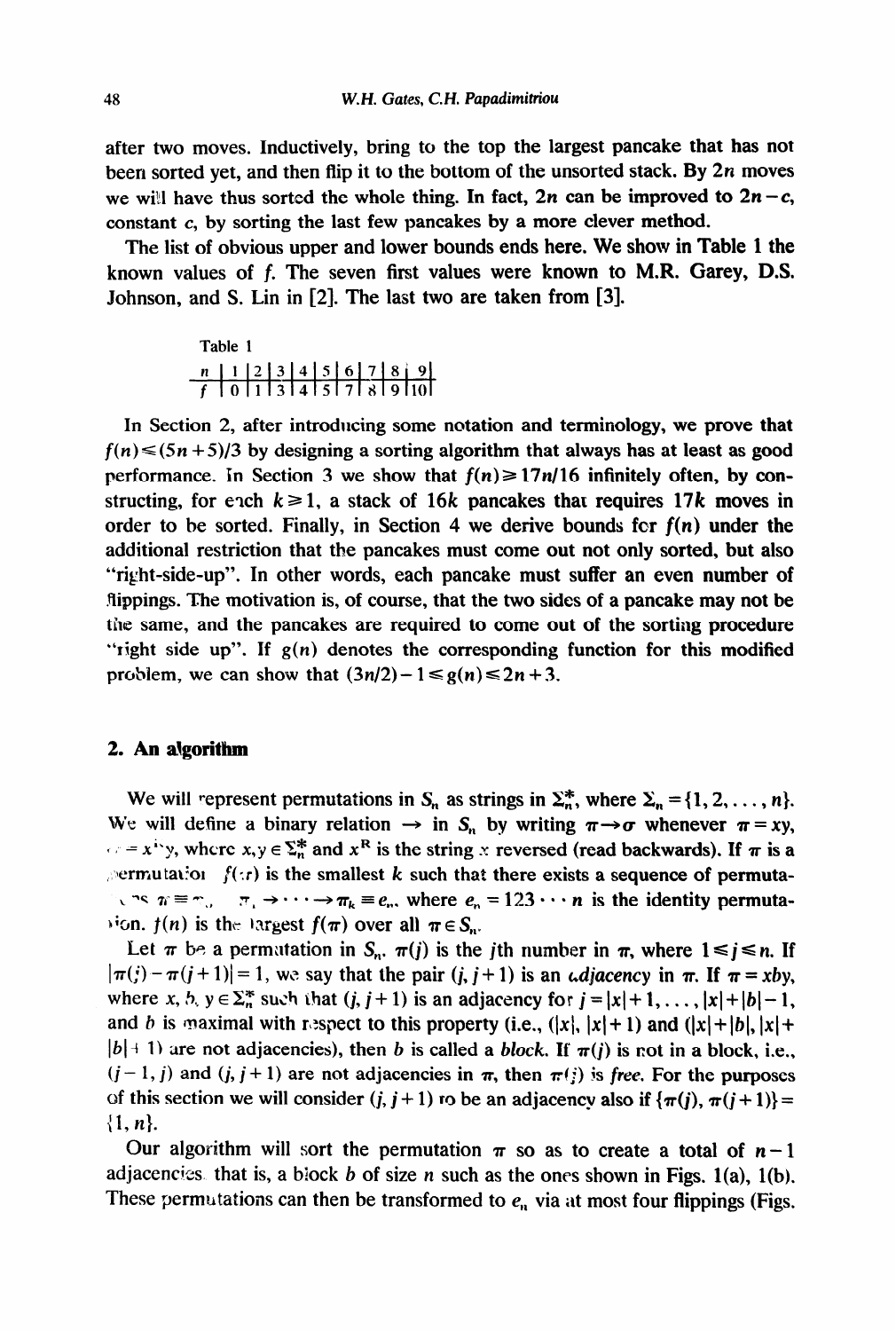$l(c)$ ,  $l(d)$ , respectively). In the description of the algorithm below we use o to stand for one of  $\{1, -1\}$ . Addition is understood modulo *n*.



**Fig. 1.** 

## Algorithm  $\mathcal A$

**input:** a permutation  $\pi \in S_n$ .

**output:** a permutation  $\sigma$  with  $n-1$  adjacencies.

Set  $\sigma = \pi$ .

Repeat the following.

Let t be the first element of  $\sigma$ ; i.e.,  $\sigma = t\sigma'$ . (At least) one of the following eight cases applies. In each case take the corresponding action.

- 1. t is free, and  $t + o$  is also free. Perform the flipping shown in Fig. 2(a).
- 2. t is free, and  $t + o$  is the first elemen of a block. Perform the flipping shown in Fig. 2(b).
- 3. t is free, but both  $t+1$  and  $t-1$  are the last elements of blocks. Perform the sequence of flippings shown in Fig. 2(c).
- 4. t is in a block, and  $t + o$  is free. Perform the flipping shown in Fig. 2(d).
- 5. t is in a block, and  $t + o$  is the first element of a block. Perform the flipping shown in Fig. 2(e).
- 6. t is in a block with last element  $t + k \cdot o$  ( $k > 0$ ),  $t o$  is the last element of another block and  $t + (k + 1) \cdot o$  is free. Perform the sequence of flippings shown in Fig. 2(f) or 2(g) (depending on the relative position of the two blocks and  $t+(k+1)\cdot o$ .
- 7. t is in a block with last element  $t + k \cdot o$  ( $k > 0$ ),  $t o$  is the last element of another block and  $t + (l + 1) \cdot o$  is in a block. Perform the sequence of flippings in Fig. 2(h) or 2(k) (depending on whether  $t + (k + 1) \cdot 0$  is at the beginning or the end of its block).
- 8. None of the above.  $\sigma$  has  $n-1$  adjacencies; halt.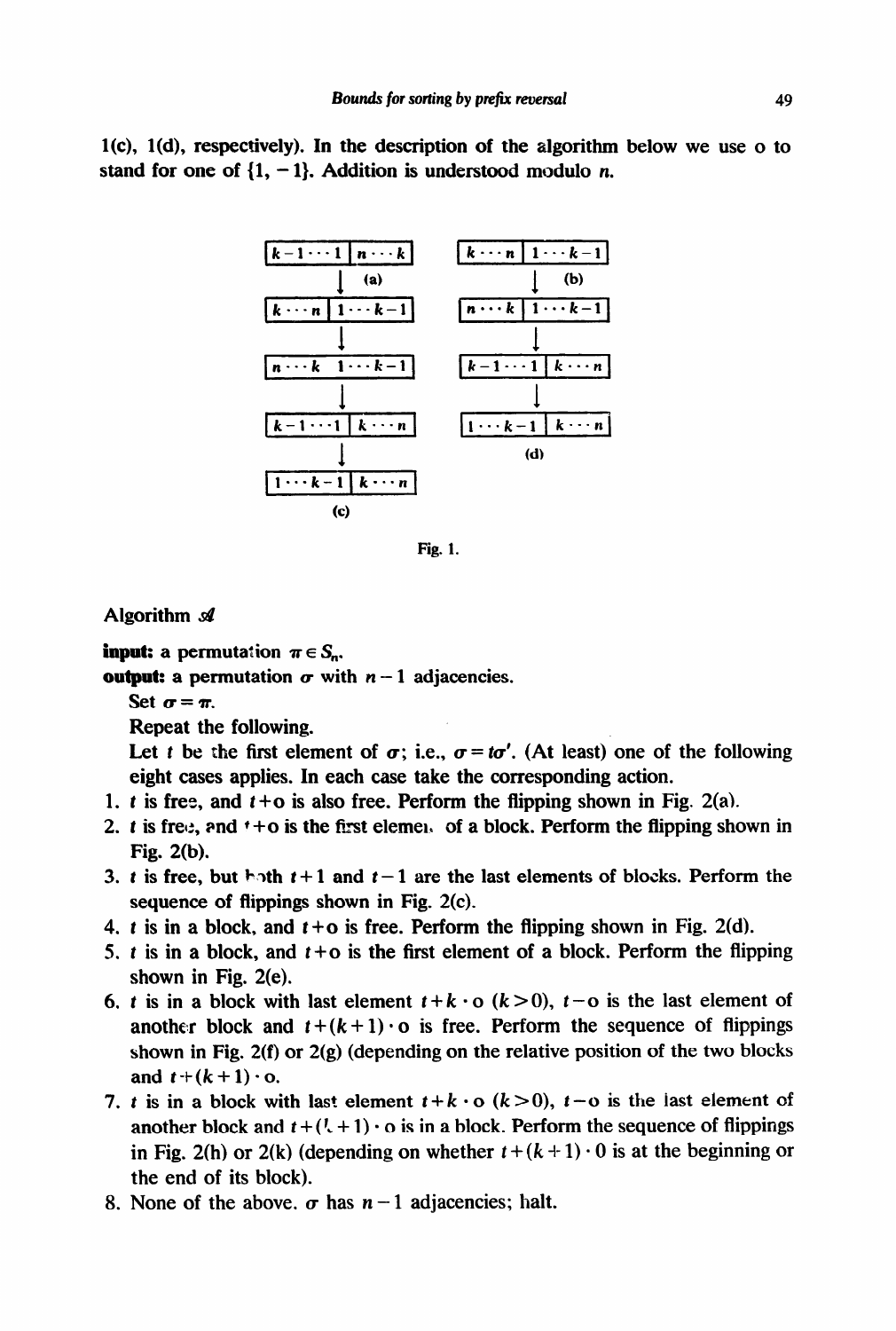

**Theorem 1.** Algorithm  $\mathcal A$  creates a permutation with  $n-1$  adjacencies by at most  $(5n - 7)/3$  moves.

**Proof.** First, it is clear that if we have a permutation  $\sigma$  with less than  $n-1$ adjacencies, one of the cases 1 through 7 is applicable. Hence, the algorithm **does**  not halt u<sub>i</sub>, iess  $n-1$  adjacencies have been created. Obviously the algorithm will eventually halt, since at each execution of the main loop at least one new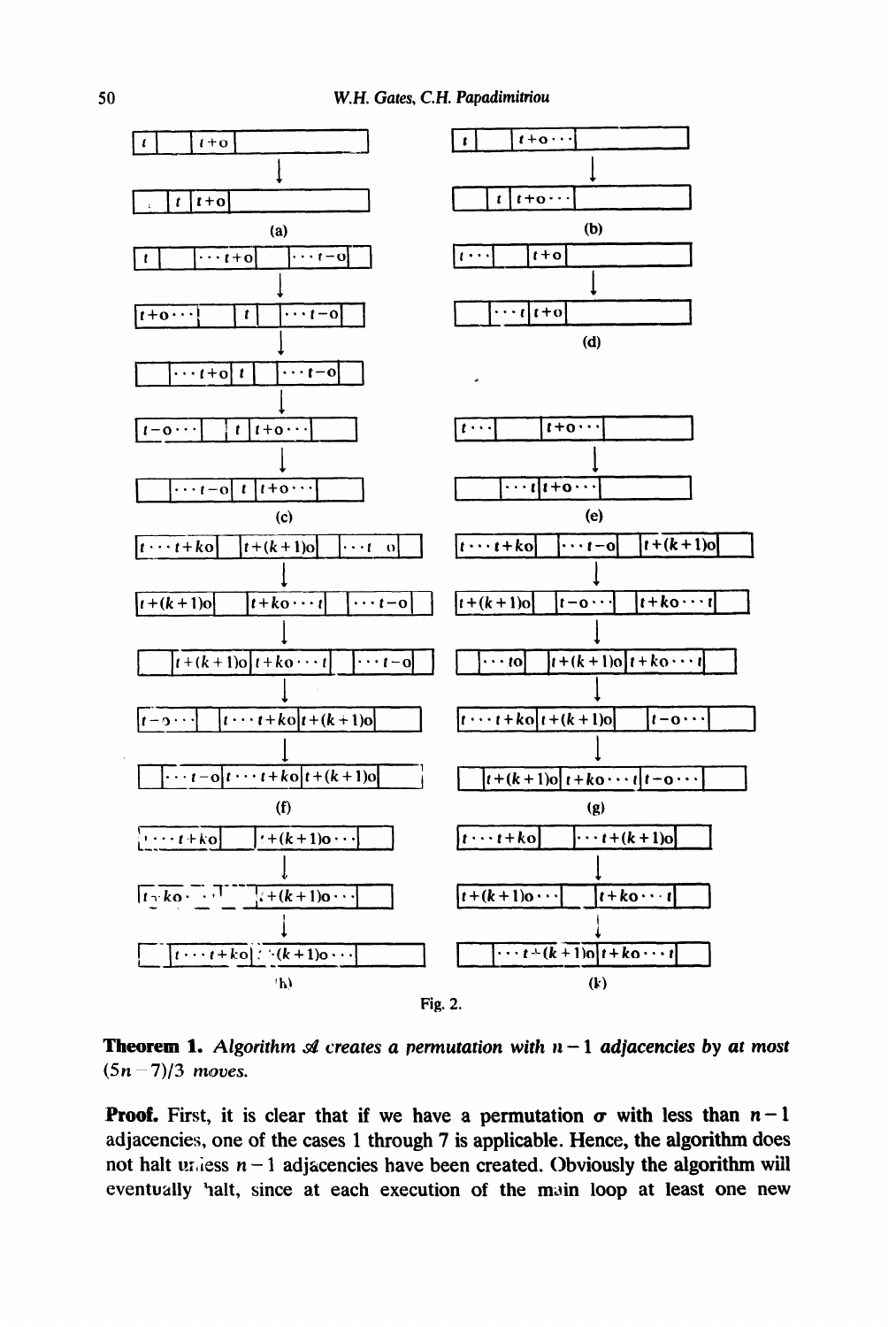adjacency is created and none are destroyed. It remains, however, to prove that it does so in no more than  $(5n-7)/3$  moves.

Call the action of case  $1$  action  $1$ , the action in case  $2$  action  $2$ , the action of cases 3 and 6 action 3, the action of case 4 action 4, and the action of cases 5 and 7 action 5, and action 7, respectively. Let  $x_i$  denote the number of actions of type i performed by an execution of the algorithm. The total number of moves (i.e., flippings) is given by

$$
z = x_1 + x_2 + 4x_3 + x_4 + 2x_5 + x_7
$$

where  $x_i$  is multiplied by the number of flippings involved in the action of type j (see first row of Table 2). Action 3 can be divided into four special cases, according to what happens in the flipping of Fig. 2(c) (or  $2(f)$ , or  $2(g)$ ) that comes before the last. The top of the stack before the flipping and the element next to **t-0** may either

- 1. be non-adjacent,
- 2. form a new block,
- 3. merge a block with a singleton,
- 4. merge two blocks.

Accordingly, we distinguish among these subcases by writing  $x_3=$  $x_{31} + x_{32} + x_{33} + x_{34}$ . Now, since each action increases the number of adjacencies as indicated in Table 2, the total number of adjacencies in the conclusion of the algorithm is

$$
n-1 = a + x_1 + x_2 + 2x_{31} + 3x_{32} + 3x_{33} + 3x_{34} + x_4 + x_5 + x_7. \tag{1}
$$

Finally, if b is the number of blocks in  $\pi$  we have

$$
b + x_1 - x_{31} - x_{33} - 2x_{34} - x_5 - x_7 = 1,
$$
 (2)

because each type of action increases or decreases the number of blocks as indicated in Table 2, we start with  $b$   $\vee$  ocks and we end up with 1 block. Also, notice that  $b \le a$ , whereby (1) becomes

$$
x_1 + x_2 + 2x_{31} + 3x_{32} + 3x_{33} + 3x_{34} + x_4 + x_5 + x_7 + b \le n - 1. \tag{3}
$$

| ١<br>n<br>I<br>× |  |
|------------------|--|
|                  |  |

| Action                     |             |              | 1 2 31 32 33 34 4 |  | -5                                       |  |
|----------------------------|-------------|--------------|-------------------|--|------------------------------------------|--|
| Number of                  |             |              |                   |  |                                          |  |
| flips                      | $1 \quad 1$ |              | 4   4   4   4   1 |  | $\begin{array}{ccc} & 2 & 1 \end{array}$ |  |
| Increase in<br>adjacencies |             |              | 1 1 2 3 3 3 1     |  |                                          |  |
| Increase in<br>number of   |             |              |                   |  |                                          |  |
| blocks                     |             | $1 \t0 \t-1$ |                   |  | $0 -1 -2 0 -1 -1$                        |  |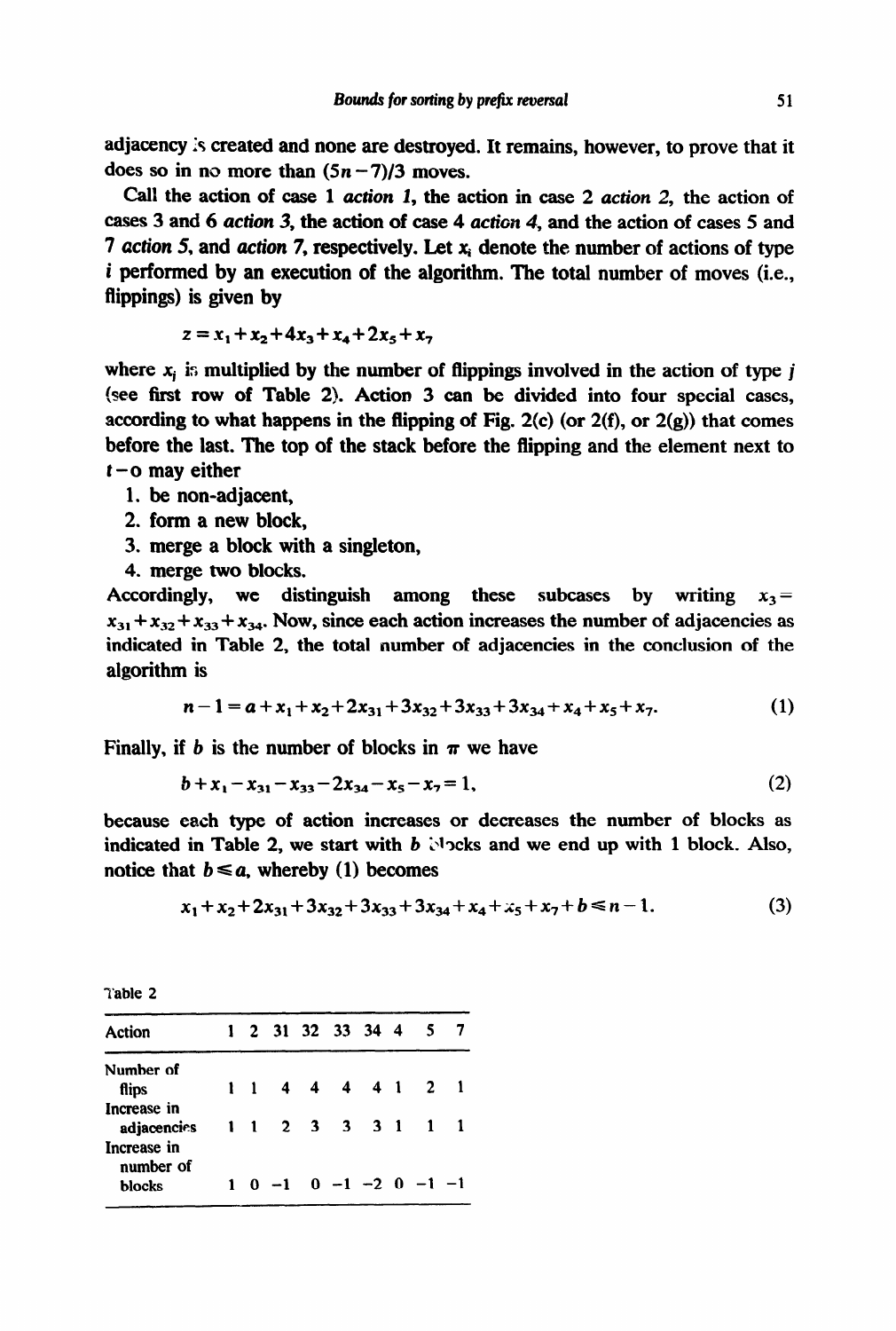Thus any possible application of the algorithm would, at worst, maximize

$$
z = x_1 + x_2 + 4x_3 + x_4 + 2x_5 + x_7
$$

subject to  $(2)$  and  $(3)$  above. We claim that the maximum is achieved for the values

$$
x_1 = (n+1)/3, \qquad x_2 = 0, \qquad x_3 = x_{31} = (n-2)/3
$$
  

$$
x_4 = x_5 = x_7 = b = 0,
$$

yielding a value of z equal to  $(5n - 7)/3$ . To show our claim, recall the duality Theorem of Von Neuman, Kuhn and Tucker, Gale, and Dantzig [4] stating essentially that this maximum value equals the minimum value of the dual linear *program* :

minimize  $\omega = \xi_2 + (n-1)\xi_3$ ,

subject to the inequalities

$$
\xi_2 + \xi_3 \ge 1, \n\xi_3 \ge 1, \n-\xi_2 + 2\xi_3 \ge 4, \n3\xi_3 \ge 4, \n-\xi_2 + 3\xi_3 \ge 4, \n-2\xi_2 + 3\xi_3 \ge 4, \n\xi_3 \ge 1, \n-\xi_2 + \xi_3 \ge 1, \n-\xi_2 + \xi_3 \ge 2, \n\xi_2 + \xi_3 \ge 0.
$$

Thus, in order to prove our claim, we just have to exhibit a pair  $(\xi_2, \xi_3)$  satisfying these inequalities and having  $\omega = \xi_2 + (n-1)\xi_3 = (5n-7)/3$ . And such a pair is  $\xi_2 = -2/3$ ,  $\xi_3 = 5/3$ .

The bound  $f(n) \leq (5n + 5)/3$  now follows directly, since it takes four more : noves to to **nsform a permutation with**  $n-1$  **adjacencies to e. In any event, the 4'0 \*eta It +yr- of the bound can be improved quite easily by stopping the**  algorithm when  $n - k$ , for some k, adjacencies have been formed, and then  $\alpha$  optimally putting together the  $k + 1$  pieces.

#### 3. A lower bound

Let  $\tau = 17536428$ . For *k* a positive integer,  $\tau_k$  denotes  $\tau$  with each of the integers increased by  $8 \cdot (k-1)$ . In other words,  $\tau_k$  is the sequence  $1.7.5.36428$  where m =  $R_{k}S_{k}S_{k}G_{k}4_{k}2_{k}S_{k}$ , where  $m_{k} = m + (k - 1) \cdot 8$ . Consider the permutation  $\chi =$  $\tau$ , $\tau^R$ ,  $\tau$ , $\tau^R$ ,  $\ldots$ ,  $\tau^R$ , where m is an even integer, and  $n = 1,1,8, \ldots$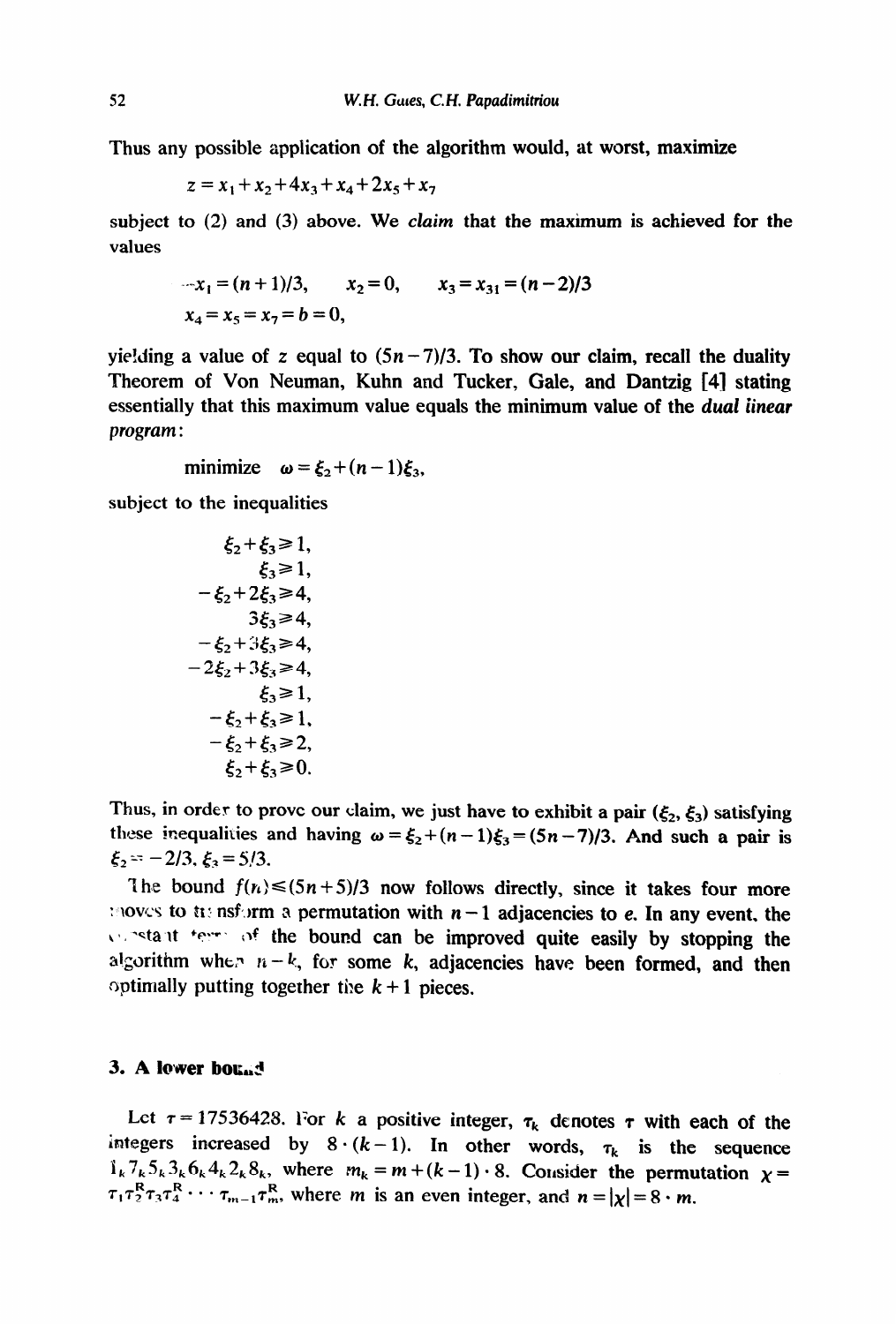**Theorem 2.**  $19n/16 \ge f(x) \ge 17n/16$ .

**Proof.** To show the upper bound, we first do the following sequences of moves

 $\chi \rightarrow \tau_2 \tau_1^R \tau_3 \cdots \rightarrow \tau_2^R \tau_1^R \tau_3 \cdots \rightarrow \tau_1 \tau_2 \tau_3 \cdots$ 

and so on, bringing the even-indexed  $\tau$ 's in front and then back with the reversal cancelled in three moves. Thus, in 3n/16 moves we obtain  $\chi' = \tau_1 \tau_2 \tau_3 \cdots \tau_m$ . Then, for each copy of  $\tau$  in  $\chi'$  we repeat the following sequence of eight moves (among a number of possibilities)

$$
\chi' = x 17536428y \rightarrow 571x^{R}36428y \rightarrow 63x 175428y
$$
  
\n
$$
\rightarrow 1x^{R}3675428y \rightarrow 45763x 128y \rightarrow 67543x 128y
$$
  
\n
$$
\rightarrow 76543x 128y \rightarrow 21x^{R}345678y \rightarrow x 12345678y.
$$

Thus in a total of 19n/16 moves we can produce e starting from  $x$ , and the upper bound is established.

For the lower bound, let  $\chi = \chi_0 \rightarrow \chi_1 \rightarrow \chi_2 \rightarrow \cdots \rightarrow \chi_{f(x)} = e_n$  be an optimal sequence of moves for  $\chi$ ; each of  $\chi_i$ ,  $j = 1, \ldots, f(\chi)$  is called a move. Let us call a move k-stable if it contains a substring of the form  $1_k 7_k \sigma 2_k 8_k$  (or its reverse), where  $\sigma$  is a permutation of  $\{3_k,4_k,5_k,6_k\}$ . We say that  $\chi_i$  is an *event* if  $\chi_{i-1}$  is k-stable, for some k, but  $\chi_i, \chi_{i+1}, \ldots, \chi_{f(\chi)}$  are not.

## Claim **1. There are exactly m** *events.*

To prove Claim 1, we notice that  $\chi_0$  is k-stable for  $k = 1, \ldots, m$ , and  $\chi_{f(x)}$  is not  $k$ -stable for any  $k$ . Furthermore, no permutation can cease being  $k_1$ -stable *and*  $k_2$ -stable,  $k_1 \neq k_2$ , in only one move.

Let us call  $\chi_i$  a *waste* if  $\chi_i$  has no more adjacencies than  $\chi_{i-1}$ . (Here, by an *adjacency* in  $\sigma$  we mean any pair  $(i, i + 1)$  such that either  $i < n$  and  $|\sigma(i) \sigma(i+1)|=1$ , or  $i=n$  and  $\sigma(i)=n$ .) Let w denote the total number of wastes among  $\{\chi_i: j = 1, ..., f(\chi)\}.$ 

**Claim 2.**  $f(x) \ge n + w$ .

To see why this is true, one just has to notice that  $\chi$  has no adjacencies, e has n adjacencies, and any move that is not a waste creates just one adjacency.

By our Claim 1 we conclude that in the optimal sequence that we are considering there are m events as shown below  $(\tilde{\rightarrow}$  is the transitive closure of  $\rightarrow)$ 

$$
\chi_{i_1} \stackrel{*}{\to} \chi_{i_2} \stackrel{*}{\to} \chi_{i_3} \stackrel{*}{\to} \cdots \stackrel{*}{\to} \chi_{i_m}
$$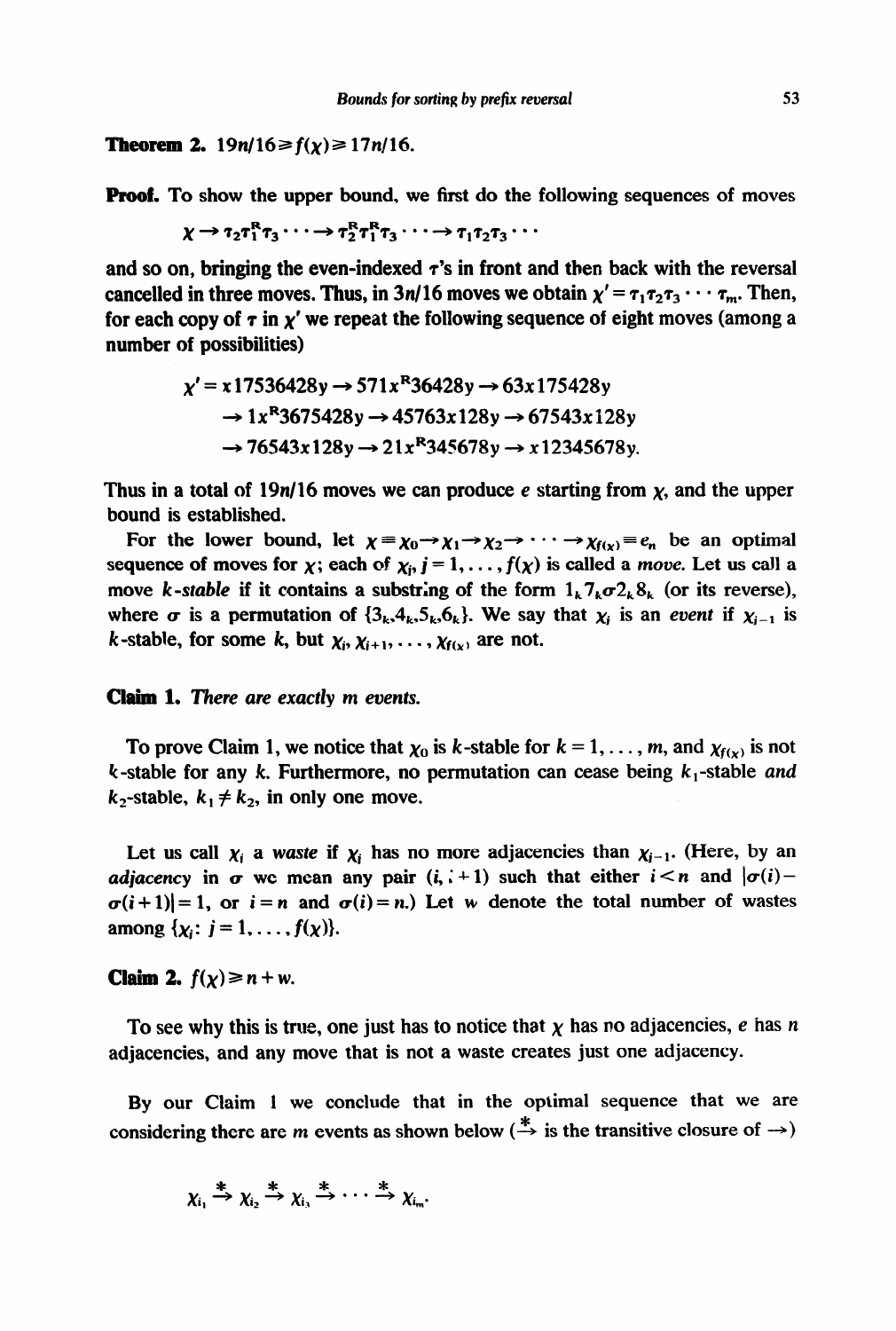**Claim 3.** For all j,  $1 \le j \le m - 1$ , there exists a waste  $\chi_i$  with  $i_j \le l \le i_{i+1}$ .

To prove Claim 3, suppose that it fails. In other words, suppose **that there is an**  event *i<sub>i</sub>* other than the last one, such that all moves  $\chi_i$ ,  $i_i \le l \le i_{i+1}$  construct a new adjacency without destroying an existing adjacency. Suppose that  $k$  is the appropriate index for which  $\chi_{i-1}$  is the last k-stable permutation in the sequence considered. Then,  $\chi_{i-1} = x 1_k 7_k \sigma 2_k 8_k y$ , where x and y are strings of integers and  $\sigma$  is a permutation of  $\{3_k, 4_k, 5_k, 6_k\}$ . Notice that since our basic string  $\tau =$ **17536428** is symmetric (in that  $i + j = 9$  if and only if  $\tau(i) + \tau(j) = 9$ ) this is not a loss of generality. For simplicity in our notation, we shall omit the subscript  $k$  in the rest of this part of our argument; we shall also assume that  $\sigma = 5364$ , since the argument is identical for any  $\sigma$ . Thus

 $x_{i-1} = x 17536428y.$ 

We distinguish among two cases.

*Case* 1.  $x = \varepsilon$ , the empty string. Since  $\chi_i$  is neither a waste nor k-stable, we must have

$$
\chi_{i} = 46357128y.
$$

Now, we must not, according to our hypothesis, have a waste until after the next event. This, however, is impossible, since the first move after  $\chi_i$  which flips more than four elements is a waste.

*Case* 2.  $x \neq \varepsilon$ . That is  $\chi_{i-1} = x 17536428y$ . Since  $\chi_i$  is neither a waste nor k-stable, it must be the case that  $x = 9z$ , and  $\chi_i = 2463571z^R98y$ . Again, we must not have a waste until after the next event. This means that the only moves permitted are local rearrangements of the integers  $\{1, 3, 4, 5, 6, 7\}$ ; thus

$$
\chi_i = 2463571z^R98y^* \rightarrow 7654321z^R98y.
$$

Again, the  $i$ <sub>c</sub>x<sup> $\cdot$ </sup> move has to be a waste.

**The theoreni** now follows directly from Claims 1, 2, and 3.

$$
f(\chi) \ge n + w \ge n + \frac{m}{2} = \frac{17n}{16}.
$$

### 4. **Bounds for a restricted version**

Let us define a binary relation  $\Rightarrow$  on  $S_n \times 2^{\{1,\ldots,n\}}$  as follows:  $(\sigma, S) \Rightarrow (\sigma', S')$  if and only if  $\sigma = xy$ ,  $\sigma' = x^R y$ , and  $S' = S \oplus X$ , where X is the set of integers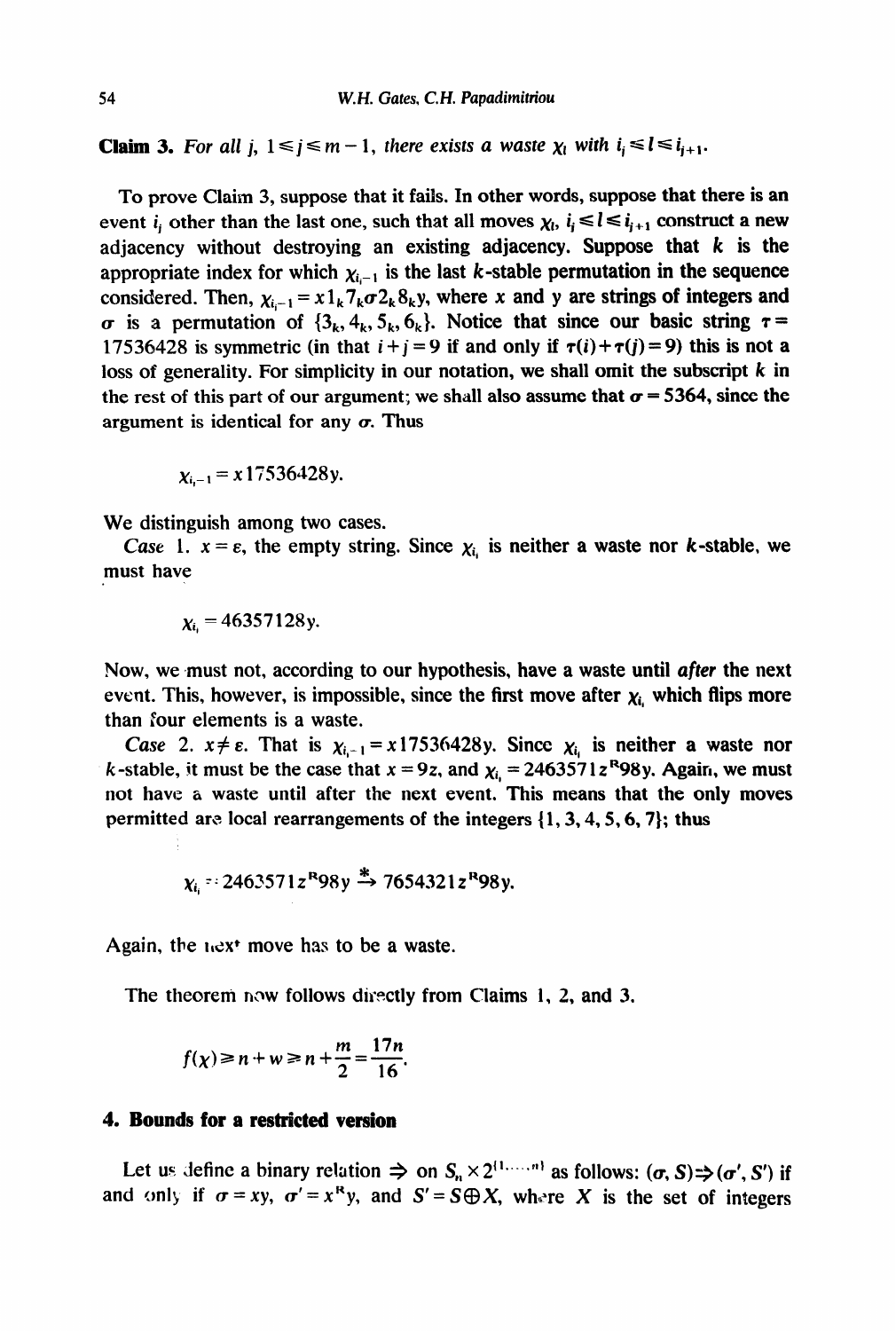involved in x, and  $\oplus$  stands for symmetric difference. Let  $g(\sigma)$  be the shortest chain in  $\Rightarrow$  from  $(\sigma, \emptyset)$  to  $(e_n, \emptyset)$ , and let  $g(n)$  be the largest  $g(\sigma)$  over all  $\sigma \in S_n$ .

**Theorem 3.**  $g(n) \leq 2n+3$ .

**Proof.** First observe that  $g(\sigma)$  is not greater than  $f(\sigma')$  where  $\sigma' \in S_{2n}$  is defined as follows, for each  $\sigma \in S_n$ :  $\sigma'(2i-1) = 2\sigma(i) - 1$  and  $\sigma'(2i) = 2\sigma(i)$  for all  $i =$ 1, ..., n. The complexity of sorting  $\sigma'$  without the restriction can now be bounded from above by the algorithm  $\mathcal A$  of Section 2. The equations governing the complexity of  $\mathcal A$  when applied to  $\sigma'$  are (1), (2), and (3) of Section 2 with n replaced by 2n,  $b = a = n$ , and also noting that only  $x<sub>5</sub>$  can be nonzero, since all other actions are possible only in the presence of free elements. The maximum is therefore  $2n - 2$ . Allowing five more moves to sort the resulting permutation, we get the claimed bound.

We shall now derive a lower bound for  $g(n)$ . The "hard" permutation in this case is  $e_n^R = n, n-1, \ldots, 2, 1$ , a permutation which is next to trivial with our restriction removed. Consider an optimal sequence for  $e_n^R$ 

$$
A_0 \equiv (e_n^R, \emptyset) \Rightarrow A_1 \equiv (\chi_1, S_1) \Rightarrow \cdots \Rightarrow A_i \equiv (\chi_i, S_i) \Rightarrow \cdots A_{\chi(e_n^R)} \equiv (e_n, \emptyset).
$$

A pair (*i*, *i* + 1), *i* < *n*, is an *adjacency in* (*x*, *S*) if either  $\chi(i+1) = \chi(i) + 1$  and  $\chi(i)$ ,  $\chi(i+1) \notin S$  or  $\chi(i+1) = \chi(i)-1$  and  $\chi(i)$ ,  $\chi(i+1) \in S$ . A pair  $(i, i+1)$  is an **anti-adjacency** in  $(\chi, S)$  if either  $\chi(i+1) = \chi(i) - 1$  and  $\chi(i), \chi(i+1) \notin S$  or  $\chi(i+1) = \chi(i)+1$  and  $\chi(i)$ ,  $\chi(i+1) \in S$ . A move  $A_i$  is a waste if there are no more adjacencies in A<sub>i</sub> than there are in A<sub>i-1</sub>. A set  $\{\chi(i), \chi(i+1), \ldots, \chi(j)\}, j > i$ , such that  $(k, k + 1)$ ,  $i \le k \le j$ , is an anti-adjacency in  $(\chi, S)$  is called a *clan*. Notice that  $e_n^R$  is all non-adjacencies; in other words, it has one big clan, namely  $\{1, \ldots, n\}$ . At each move we may "break" at most one clan  $C$  replacing it by two new clans  $C_1$ ,  $C_2$  with  $C_1 \cup C_2 = C$ . Thus, the process of sorting  $e_n^R$  can be thought of partly as "breaking up clans", since  $e_n$  has no clans. Interestingly enough, it is this aspect of sorting  $e_n^R$  whose complexity can be captured quite easily.

A move  $A_i$  is called an  $(a, b)$ -cut if a clan C in  $A_{i-1}$  is replaced by two clans  $C_1$ ,  $C_2$  in  $A_i$  such that  $C = C_1 \cup C_2$  and  $|C_1| = a$ ,  $|C_2| = b$ .

#### **Lemma 1.** Let  $A_i$  be an  $(a, b)$  cut.

(1)*It a, b* > 1*, then both*  $A_i$ ,  $A_{i+1}$  are wastes,

(2) If the only one of  $a, b > 1$ , then either  $A_i$  or  $A_{i+1}$  is a waste.

**Proof.** An easy case-by-case analysis.

**Theorem 4.**  $g(e_n^R) \ge \frac{3}{2}n - 1$ .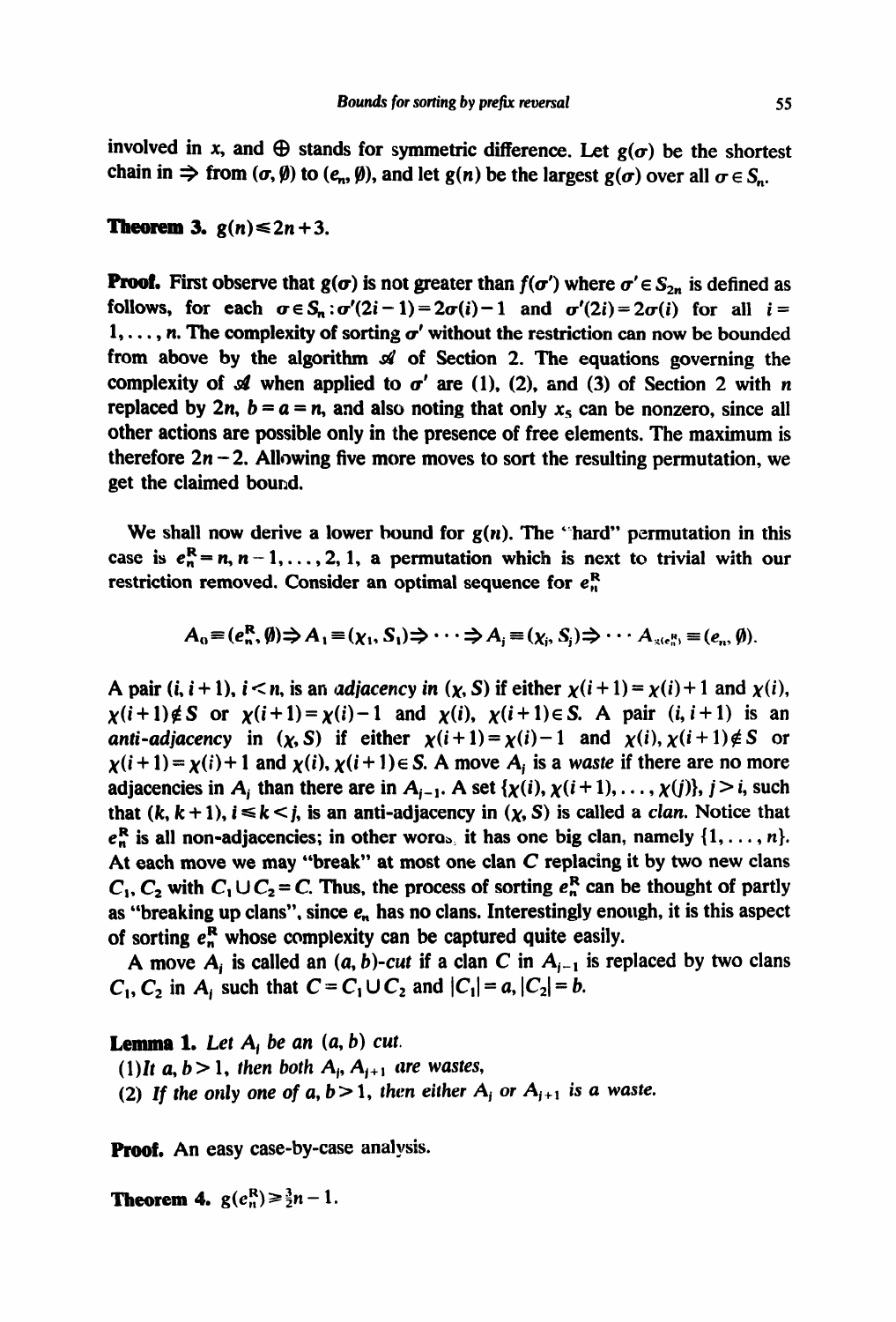**Proof.**  $e_n^R$  has no adjacencies; so  $g(e_n^R) \ge n + w$ , where w is the number of wastes in the sequence considered. In order to bound w from below, let  $x_1$  be the number of cuts in (1) above,  $x_2$  (and  $x_3$ ) are the numbers of moves of case (2) of Lemma 1 which are (resp. are not) wastes, and  $x_4(x_5)$  the number of  $(1, 1)$ -cuts that are (resp. are not) wastes. Finally, let y **be the total number of moves that**  result each in the creation of a clan C from either another clan  $C'$   $|C'| = |C| - 1$ and a singleton, or from two singletons. It is easy to see that such a move is a **waste,** and cannot be a cut. Obviously we have

$$
w \ge x_1 + x_2 + x_4 + y,\tag{4}
$$

and

$$
x_1 + x_2 + x_3 + x_4 + x_5 \geq y + n - 1,\tag{5}
$$

because at least  $y + n - 1$  cuts must be eventually produced.

We next observe that

$$
n+2y-1 \geq x_2 + x_3 + 2x_4 + 2x_5, \tag{6}
$$

because we start with no singletons (elements not in a clan), we end up with *n*, each n:ove counted by y (a y-move for short) absorbs at most two singletons, each  $x_2$ -move or  $x_3$ -move creates a singleton, and each  $x_4$  or  $x_5$ -move creates two singletons. Finally, we claim that

$$
w-x_1 \ge x_3-1. \tag{7}
$$

To prove this, we shall show how each  $x_2$  move, except for the last, can be pairent if with a waste that is not an  $x_1$ -move. By Lemma 1, each  $x_3$ -move is followed by a waste. If this waste is an  $x_1$ -move, it must be followed by another waste, by Lemma 1. Thus every  $x_3$ -move except for the last is followed by a sequence of  $x_1$ -moves (possibly empty) followed by a waste that is not an  $x_1$ -move.

How small can  $w$  be? To find out, we minimize  $w$  subject to inequalities (4),  $(5)$ ,  $(6)$ , and  $(7)$ . The minimum is  $n/2-1$ , achieved at

$$
w = n/2 - 1 = x_2
$$
,  $x_3 = n/2$ ,  $x_1 = x_4 = x_5 = y = 0$ ,

To show this, we just need to exhibit, as in the proof of Theorem 1, the dual variables  $\xi_4 = 1$ ,  $\xi_5 = \xi_6 = \xi_7 = 1/2$ , with the same value. We therefore conclude that  $w \ge n/2 - 1$ , and hence  $g(e_n^R) \ge 3n/2 - 1$ .